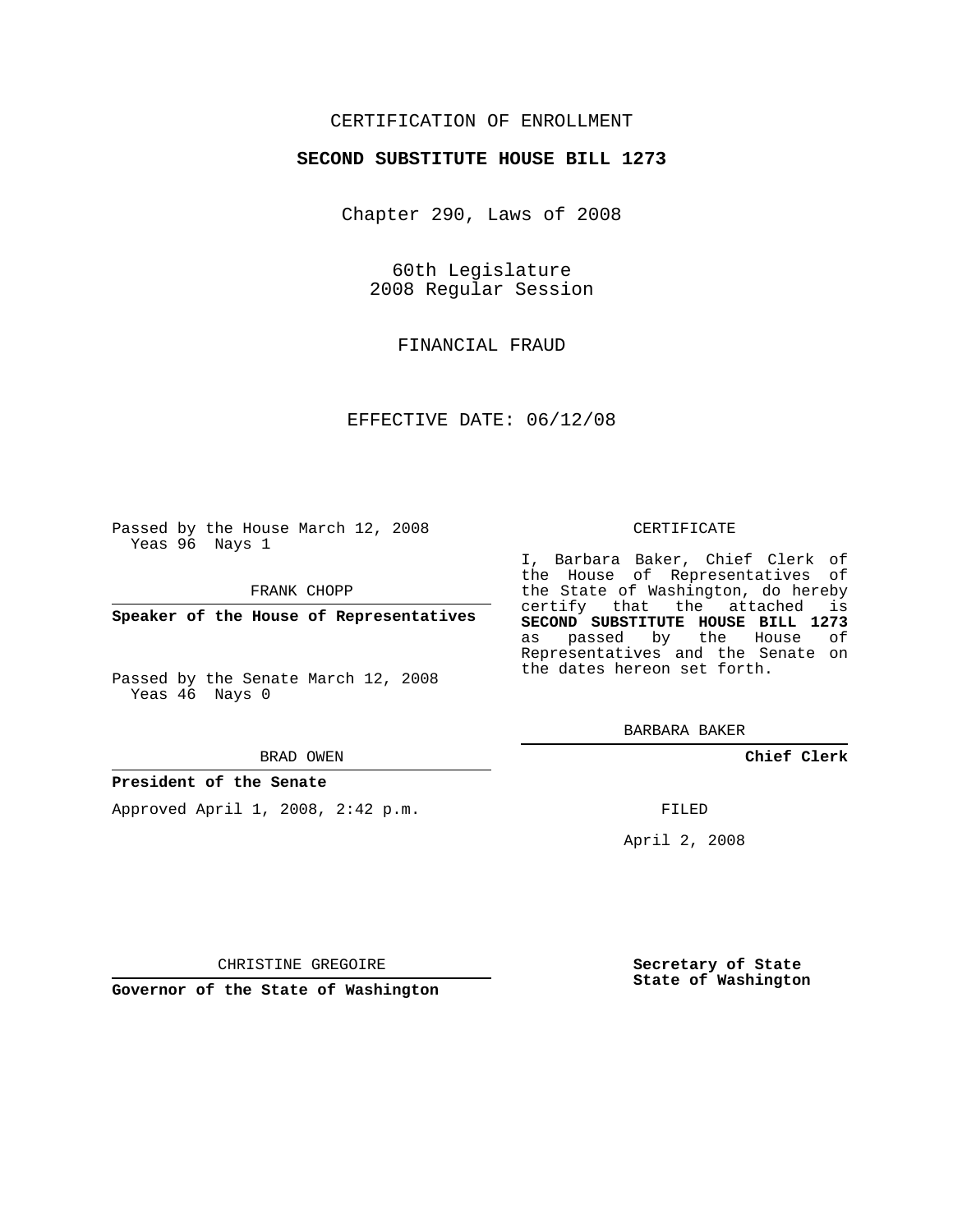# **SECOND SUBSTITUTE HOUSE BILL 1273** \_\_\_\_\_\_\_\_\_\_\_\_\_\_\_\_\_\_\_\_\_\_\_\_\_\_\_\_\_\_\_\_\_\_\_\_\_\_\_\_\_\_\_\_\_

\_\_\_\_\_\_\_\_\_\_\_\_\_\_\_\_\_\_\_\_\_\_\_\_\_\_\_\_\_\_\_\_\_\_\_\_\_\_\_\_\_\_\_\_\_

### AS AMENDED BY THE SENATE

Passed Legislature - 2008 Regular Session

## **State of Washington 60th Legislature 2008 Regular Session**

**By** House Insurance, Financial Services & Consumer Protection (originally sponsored by Representatives Roach, Ericks, Hurst, Kirby, Strow, Newhouse, Simpson, Williams, Haler, O'Brien, Moeller, Pearson, VanDeWege, McCune, Kenney, Rolfes, and Morrell)

READ FIRST TIME 02/06/08.

1 AN ACT Relating to financial fraud; amending RCW 62A.9A-525; adding 2 a new section to chapter 43.330 RCW; making an appropriation; and 3 providing an expiration date.

4 BE IT ENACTED BY THE LEGISLATURE OF THE STATE OF WASHINGTON:

 5 NEW SECTION. **Sec. 1.** A new section is added to chapter 43.330 RCW 6 to read as follows:

 7 (1) The financial fraud and identity theft crimes investigation and 8 prosecution program is created in the department of community, trade, 9 and economic development. The department shall:

10 (a) Appoint members of the financial fraud task forces created in 11 subsection (2) of this section;

12 (b) Administer the account created in subsection (3) of this 13 section; and

 (c) By December 31st of each year submit a report to the appropriate committees of the legislature and the governor regarding the progress of the program and task forces. The report must include recommendations on changes to the program, including expansion.

18 (2)(a) The department shall establish two regional financial fraud 19 and identity theft crime task forces that include a central Puget Sound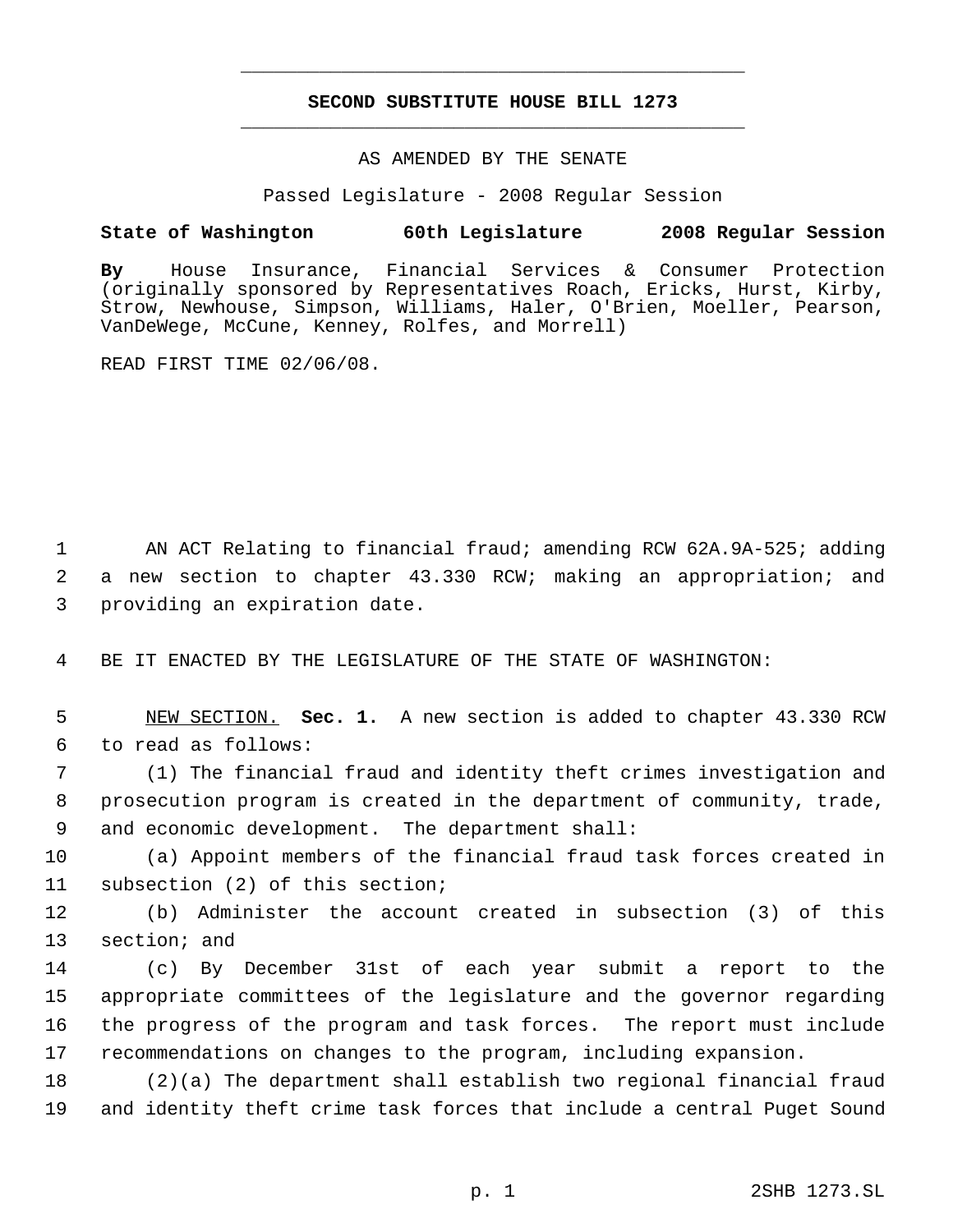task force that includes King and Pierce counties, and a Spokane county task force. Each task force must be comprised of local law enforcement, county prosecutors, representatives of the office of the attorney general, financial institutions, and other state and local law enforcement.

 (b) The department shall appoint: (i) Representatives of local law enforcement from a list provided by the Washington association of sheriffs and police chiefs; (ii) representatives of county prosecutors from a list provided by the Washington association of prosecuting attorneys; and (iii) representatives of financial institutions.

(c) Each task force shall:

 (i) Hold regular meetings to discuss emerging trends and threats of local financial fraud and identity theft crimes;

(ii) Set priorities for the activities for the task force;

 (iii) Apply to the department for funding to (A) hire prosecutors and/or law enforcement personnel dedicated to investigating and prosecuting financial fraud and identity theft crimes; and (B) acquire other needed resources to conduct the work of the task force;

(iv) Establish outcome-based performance measures; and

 (v) Twice annually report to the department regarding the activities and performance of the task force.

 (3) The financial fraud and identity theft crimes investigation and prosecution account is created in the state treasury. Moneys in the account may be spent only after appropriation. Revenue to the account may include appropriations, revenues generated by the surcharge imposed in section 2 of this act, federal funds, and any other gifts or grants. Expenditures from the account may be used only to support the activities of the financial fraud and identity theft crime investigation and prosecution task forces and the program administrative expenses of the department, which may not exceed ten percent of the amount appropriated.

32 (4) For purposes of this section, "financial fraud and identity theft crimes" includes those that involve: Check fraud, chronic unlawful issuance of bank checks, embezzlement, credit/debit card fraud, identity theft, forgery, counterfeit instruments such as checks or documents, organized counterfeit check rings, and organized identification theft rings.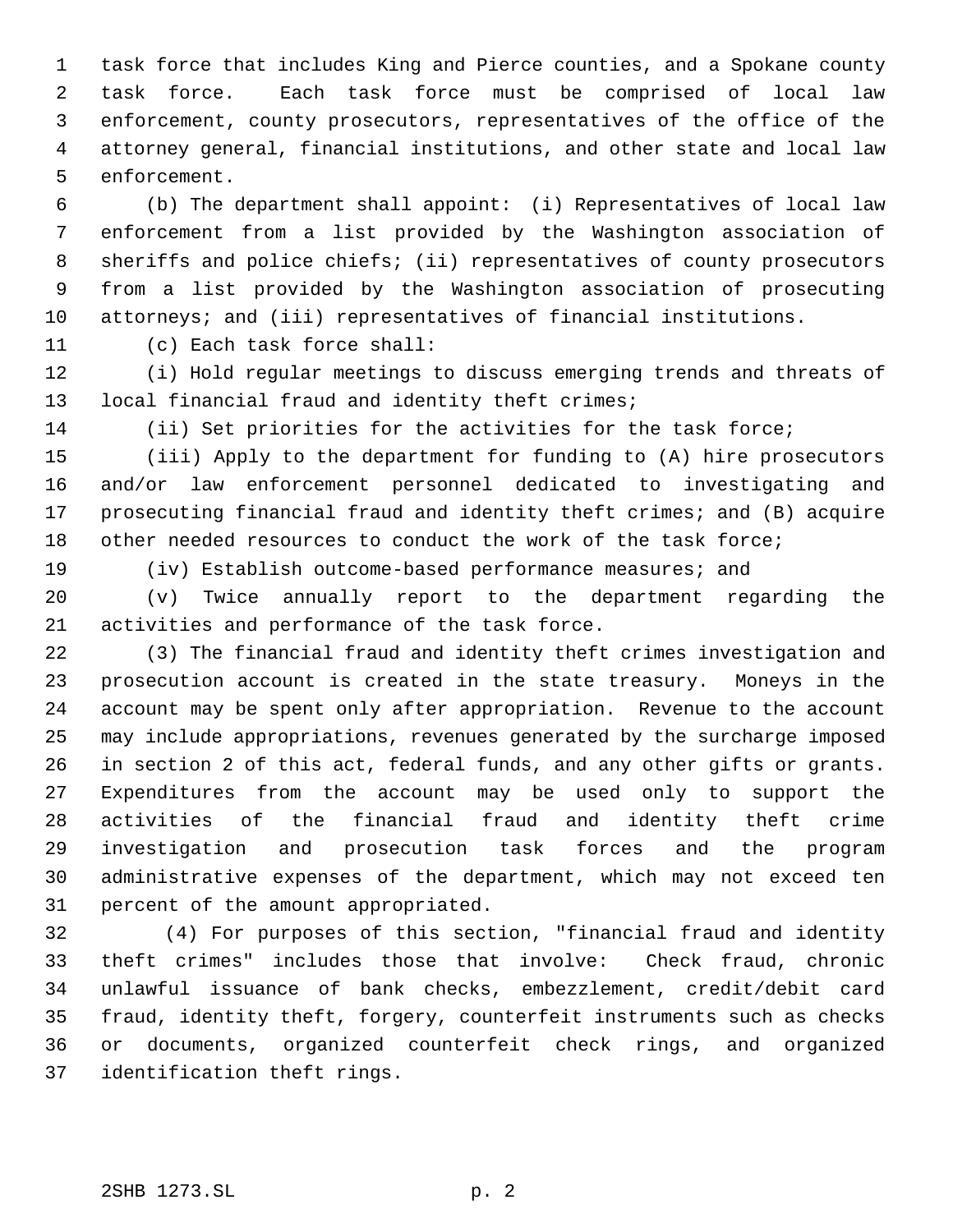**Sec. 2.** RCW 62A.9A-525 and 2000 c 250 s 9A-525 are each amended to read as follows:

 (a) **Filing with department of licensing.** Except as otherwise provided in subsection (b) or (e) of this section, the fee for filing and indexing a record under this part is the fee set by department of licensing rule pursuant to subsection (f) of this section. Without limitation, different fees may be charged for:

 (1) A record that is communicated in writing and consists of one or two pages;

 (2) A record that is communicated in writing and consists of more than two pages, which fee may be a multiple of the fee described in (1) of this subsection; and

 (3) A record that is communicated by another medium authorized by department of licensing rule, which fee may be a fraction of the fee described in (1) of this subsection.

 (b) **Filing with other filing offices.** Except as otherwise provided in subsection (e) of this section, the fee for filing and indexing a record under this part that is filed in a filing office described in RCW 62A.9A-501(a)(1) is the fee that would otherwise be applicable to the recording of a mortgage in that filing office, as set forth in RCW 36.18.010.

 (c) **Number of names.** The number of names required to be indexed does not affect the amount of the fee in subsections (a) and (b) of this section.

 (d) **Response to information request.** The fee for responding to a request for information from a filing office, including for issuing a certificate showing, or otherwise communicating, whether there is on file any financing statement naming a particular debtor, is the fee set by department of licensing rule pursuant to subsection (f) of this section; provided however, if the request is to a filing office described in RCW 62A.9A-501(a)(1) and that office charges a different fee, then that different fee shall apply instead. Without limitation, different fees may be charged:

(1) If the request is communicated in writing;

 (2) If the request is communicated by another medium authorized by filing-office rule; and

(3) If the request is for expedited service.